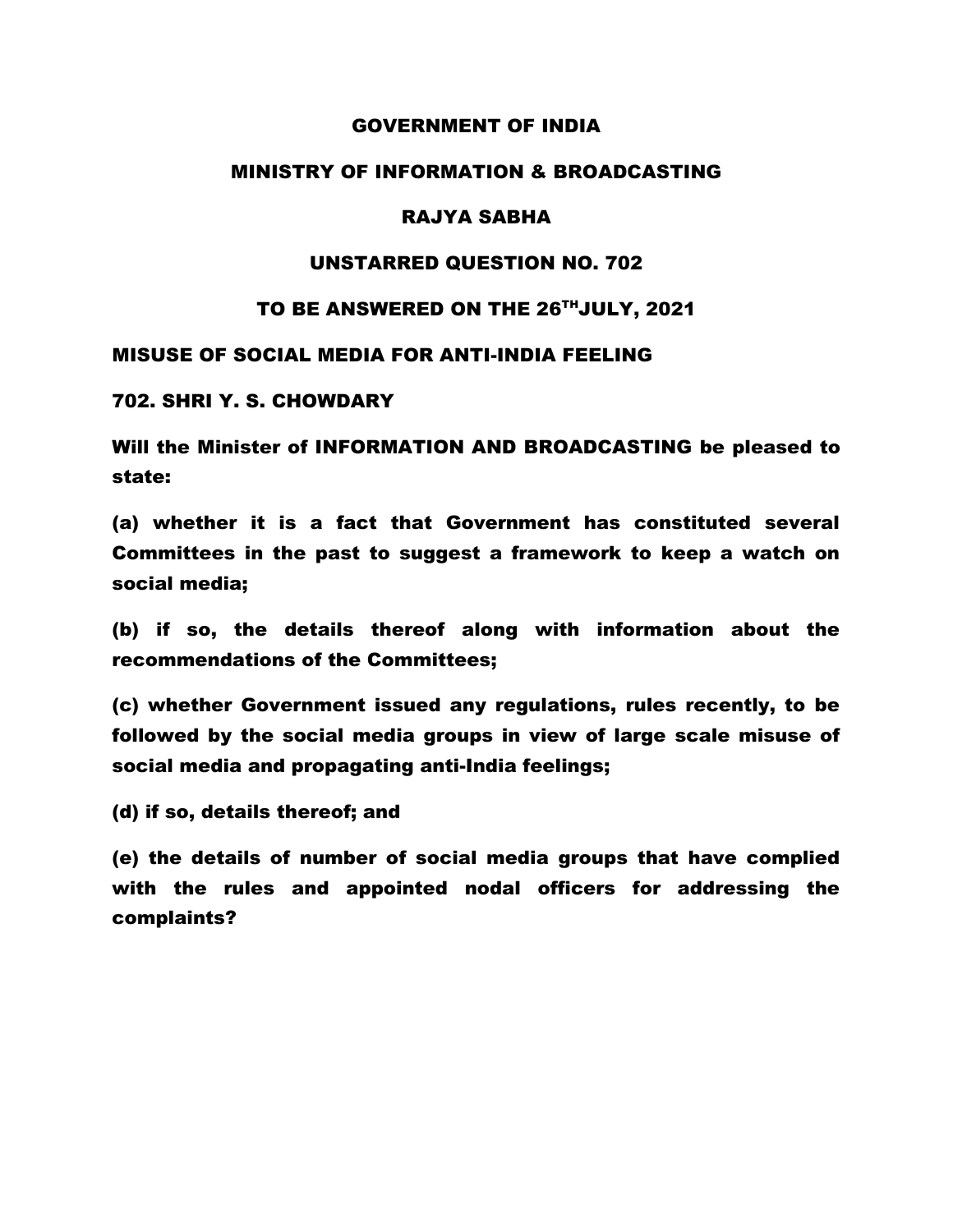#### ANSWER

THE MINISTER OF INFORMATION AND BROADCASTING; AND MINISTER OF YOUTH AFFAIRS AND SPORTS (SHRI ANURAG SINGH THAKUR):

(a) to (d) : Content on internet, including on Social Media, is governed by the Information Technology Act, 2000. The Government has notified Information Technology (Intermediary Guidelines and Digital Media Ethics Codes) Rules, 2021 under that Act on 25th February, 2021, a copy of which is available on the website of the Ministry i.e. [www.mib.gov.in.](http://www.mib.gov.in/)

The Rules inter-alia provide that intermediaries, including social media intermediaries, will follow certain due diligence laid down in the Rules. They are also required to publish privacy policy and terms of use of their platform and remove content that is in violation of any law presently in force when brought to their knowledge either through a court order or through a notice by appropriate government or its agency.

Further, the Rules also provide that the digital news publishers and publishers of online curated content (OTT platforms) follow the Code of Ethics laid down thereunder and not to publish or transmit any content which is prohibited by law.